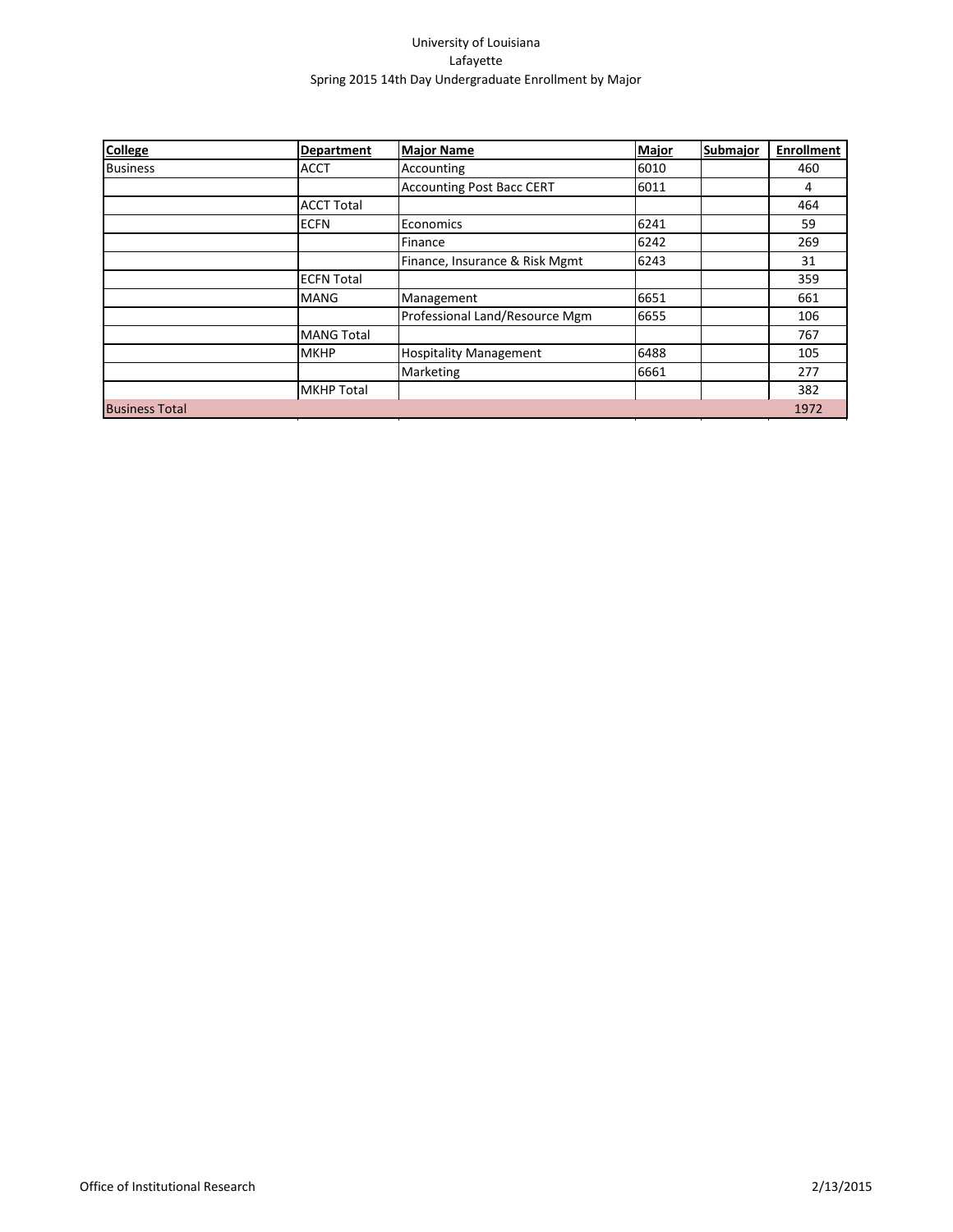| <b>College</b> | Department        | <b>Major Name</b>              | Major | Submajor | <b>Enrollment</b> |
|----------------|-------------------|--------------------------------|-------|----------|-------------------|
| the Arts       | <b>ARCH</b>       | <b>Architectural Studies</b>   | C085  |          | 131               |
|                |                   | Fashion Design & Merchandising | C480  |          | $\overline{2}$    |
|                |                   | <b>Industrial Design</b>       | C084  |          | 77                |
|                |                   | <b>Interior Design</b>         | C083  |          | 56                |
|                | <b>ARCH Total</b> |                                |       |          | 266               |
|                | <b>MUS</b>        | <b>BA in Music</b>             | C750  |          | 1                 |
|                |                   | <b>Business</b>                | C750  | 02       | 79                |
|                |                   | Jazz Studies                   | C749  | 02       | 8                 |
|                |                   | <b>Music</b>                   | C749  |          | 5                 |
|                |                   | <b>Music Media</b>             | C749  | 05       | 32                |
|                |                   | Performance                    | C749  | 01       | 11                |
|                |                   | Piano Pedagogy                 | C749  | 03       | 3                 |
|                |                   | Theory and Composition         | C749  | 04       | $\overline{7}$    |
|                |                   | <b>Traditional Music</b>       | C750  | 01       | $\mathbf{1}$      |
|                | MUS Total         |                                |       |          | 147               |
|                | <b>PFAR</b>       | Dance                          | C094  | 02       | 32                |
|                |                   | <b>Performing Arts</b>         | C094  |          | 5                 |
|                |                   | Theatre                        | C094  | 01       | 39                |
|                | <b>PFAR Total</b> |                                |       |          | 76                |
|                | VIAR              | Visual Arts                    | C102  |          | 324               |
| the Arts Total |                   |                                |       |          | 813               |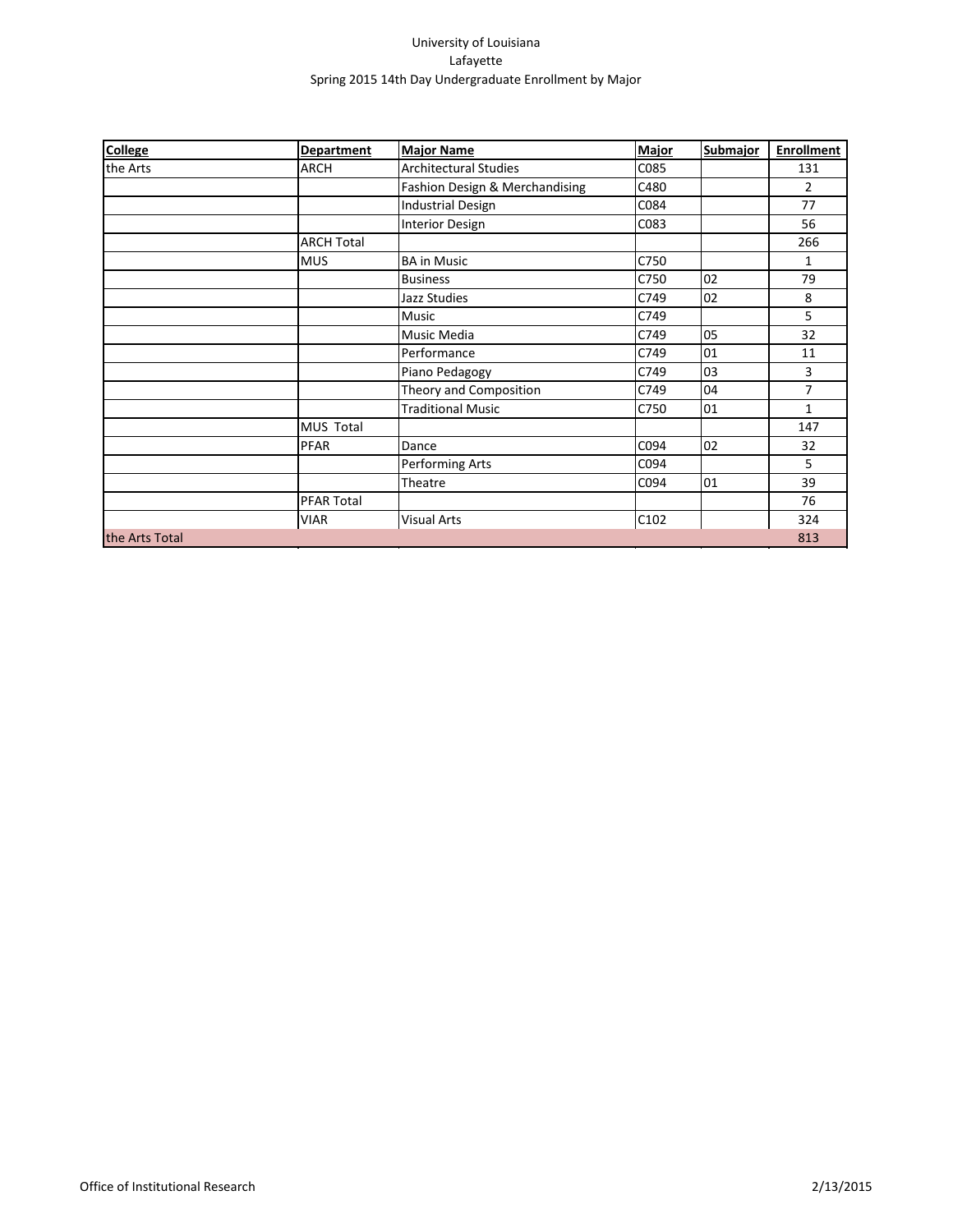| <b>College</b>         | <b>Department</b> | <b>Major Name</b>                    | <b>Major</b> | <b>Submajor</b> | <b>Enrollment</b> |
|------------------------|-------------------|--------------------------------------|--------------|-----------------|-------------------|
| Education              | ED                | <b>Adaptive Physical Education</b>   | 2997         | 02              | 3                 |
|                        |                   | Add Certification in Education       | 2997         |                 | $\mathbf{1}$      |
|                        |                   | Alt Certification in Education       | 2998         |                 | 3                 |
|                        |                   | <b>Art Education</b>                 | 2997         | 06              | 1                 |
|                        |                   | <b>Education Interim</b>             | 2010         |                 | 2                 |
|                        |                   | Library Science Education            | 2997         | 44              | 3                 |
|                        |                   | Spec Education, Early Int            | 2997         | 63              | $\mathbf{1}$      |
|                        |                   | Spec Education, Mild/Mod             | 2997         | 64              | $\overline{3}$    |
|                        | ED Total          |                                      |              |                 | 17                |
|                        | <b>EDCI</b>       | <b>Art Education</b>                 | 2074         |                 | 25                |
|                        |                   | Art Education - Grades K-12          | 2073         |                 | $\mathbf{1}$      |
|                        |                   | ART EDUCATION GR K-12                | 2412         |                 | $\overline{3}$    |
|                        |                   | <b>Biology Education</b>             | 2377         | 08              | 18                |
|                        |                   | <b>Biology Education Grades 6-12</b> | 2112         |                 | 3                 |
|                        |                   | <b>Business Education</b>            | 2377         | 11              | 9                 |
|                        |                   | Chemistry Educ - Grades 6-12         | 2161         |                 | $\mathbf{1}$      |
|                        |                   | Chemistry Education                  | 2377         | 14              | 6                 |
|                        |                   | Early Childhood - Grades PK-3        | 2260         |                 | 229               |
|                        |                   | EARLY CHILDHOOD ED GR PK-3           | 2410         |                 | 13                |
|                        |                   | <b>Earth Science Education</b>       | 2377         | 20              | $\overline{3}$    |
|                        |                   | Elementary Educ - Grades 1-5         | 2311         |                 | 228               |
|                        |                   | <b>ELEMENTARY EDUCATION</b>          | 2402         |                 | 20                |
|                        |                   | <b>English Education</b>             | 2377         | 28              | 66                |
|                        |                   | English Education- Grades 6-12       | 2301         |                 | $\mathbf{3}$      |
|                        |                   | <b>General Science Education</b>     | 2377         | 32              | $\overline{7}$    |
|                        |                   | HEALTH & PHYS ED GR K-12             | 2424         |                 | 4                 |
|                        |                   | Instrumental Music Ed- Gr K-12       | 2744         |                 | 6                 |
|                        |                   | <b>Instrumental Music Education</b>  | 2373         | 48              | 31                |
|                        |                   | Mathematics Educ - Grades 6-12       | 2670         |                 | 3                 |
|                        |                   | <b>Mathematics Education</b>         | 2377         | 46              | 25                |
|                        |                   | Middle School - Grades 4-8           | 2265         |                 | 40                |
|                        |                   | MIDDLE SCHOOL EDUCATION GR 4-8       | 2403         |                 | 14                |
|                        |                   | MUSIC ED-INSTRUMENTAL GR K-12        | 2413         |                 | $\mathbf{1}$      |
|                        |                   | MUSIC ED-VOCAL GR K-12               | 2414         |                 | $\mathbf{1}$      |
|                        |                   | <b>Physics Education</b>             | 2377         | 52              | $\overline{2}$    |
|                        |                   | SECONDARY EDUCATION GR 6-12          | 2405         |                 | 32                |
|                        |                   | Social Studies Educ - Gr 6-12        | 2920         |                 | $\overline{2}$    |
|                        |                   | Social Studies Education             | 2377         | 54              | 62                |
|                        |                   | SPANISH EDUCATION GRADES K-12        | 2430         |                 | $\overline{2}$    |
|                        |                   | Special Education MM - Gr 1-12       | 2376         |                 | $\mathbf{1}$      |
|                        |                   | SPED EARLY INTERV: BIRTH             | 2415         |                 | $\overline{2}$    |
|                        |                   | SPED M/MOD FOR SCED GR 6-12          | 2401         |                 | 1                 |
|                        |                   | Speech Education                     | 2377         | 66              | 4                 |
|                        |                   | <b>Vocal Music Education</b>         | 2373         | 50              | 12                |
|                        | <b>EDCI Total</b> |                                      |              |                 | 880               |
|                        | <b>KNES</b>       | <b>Athletic Training</b>             | 2473         |                 | 100               |
|                        |                   | <b>Exercise Science</b>              | 2474         | 05              | 610               |
|                        |                   | <b>Health Promotion</b>              | 2474         | 10              | $\overline{2}$    |
|                        |                   | <b>Health Promotion and Wellness</b> | 2474         | 30              | 63                |
|                        |                   | Kinesiology - Grades K-12            | 2474         |                 | 50                |
|                        |                   | Sports Management                    | 2474         | 20              | 142               |
|                        | <b>KNES Total</b> |                                      |              |                 | 967               |
| <b>Education Total</b> |                   |                                      |              |                 | 1864              |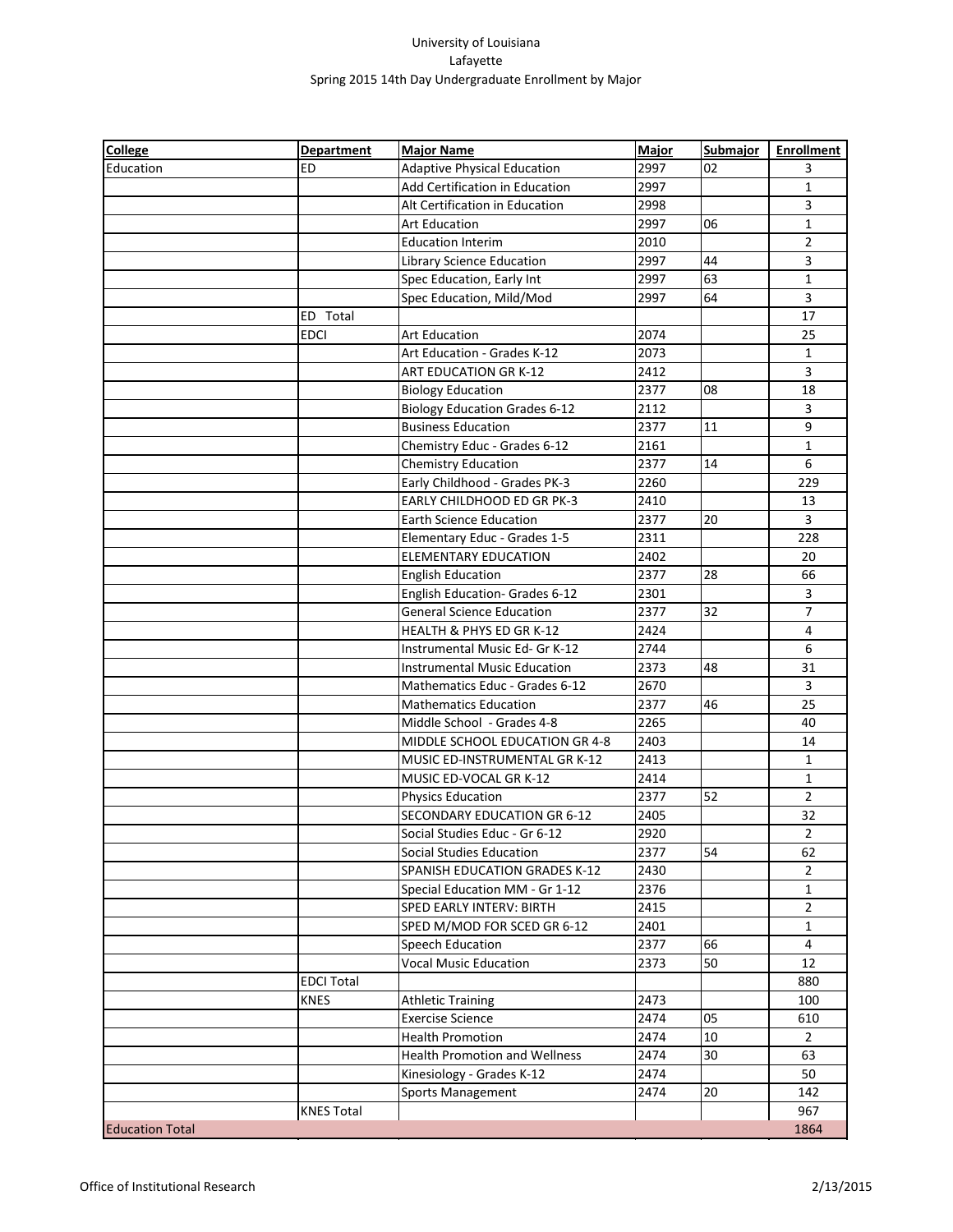| <b>College</b>           | Department   | <b>Major Name</b>             | Major | <b>Submajor</b> | <b>Enrollment</b> |
|--------------------------|--------------|-------------------------------|-------|-----------------|-------------------|
| Engineering              | <b>CHEE</b>  | Chemical Engineering          | 4170  |                 | 299               |
|                          | <b>CIVE</b>  | Civil Engineering             | 4180  |                 | 150               |
|                          | <b>IEECE</b> | Elec Engr, Computer Engr      | 4281  |                 |                   |
|                          |              | <b>Electrical Engineering</b> | 4280  |                 | 201               |
|                          | IEECE Total  |                               |       |                 | 202               |
|                          | litec        | Industrial Technology         | 4552  |                 | 460               |
|                          | <b>MCHE</b>  | Mechanical Engineering        | 4680  |                 | 564               |
|                          | <b>IPETE</b> | Petroleum Engineering         | 4790  |                 | 658               |
| <b>Engineering Total</b> |              |                               |       |                 | 2333              |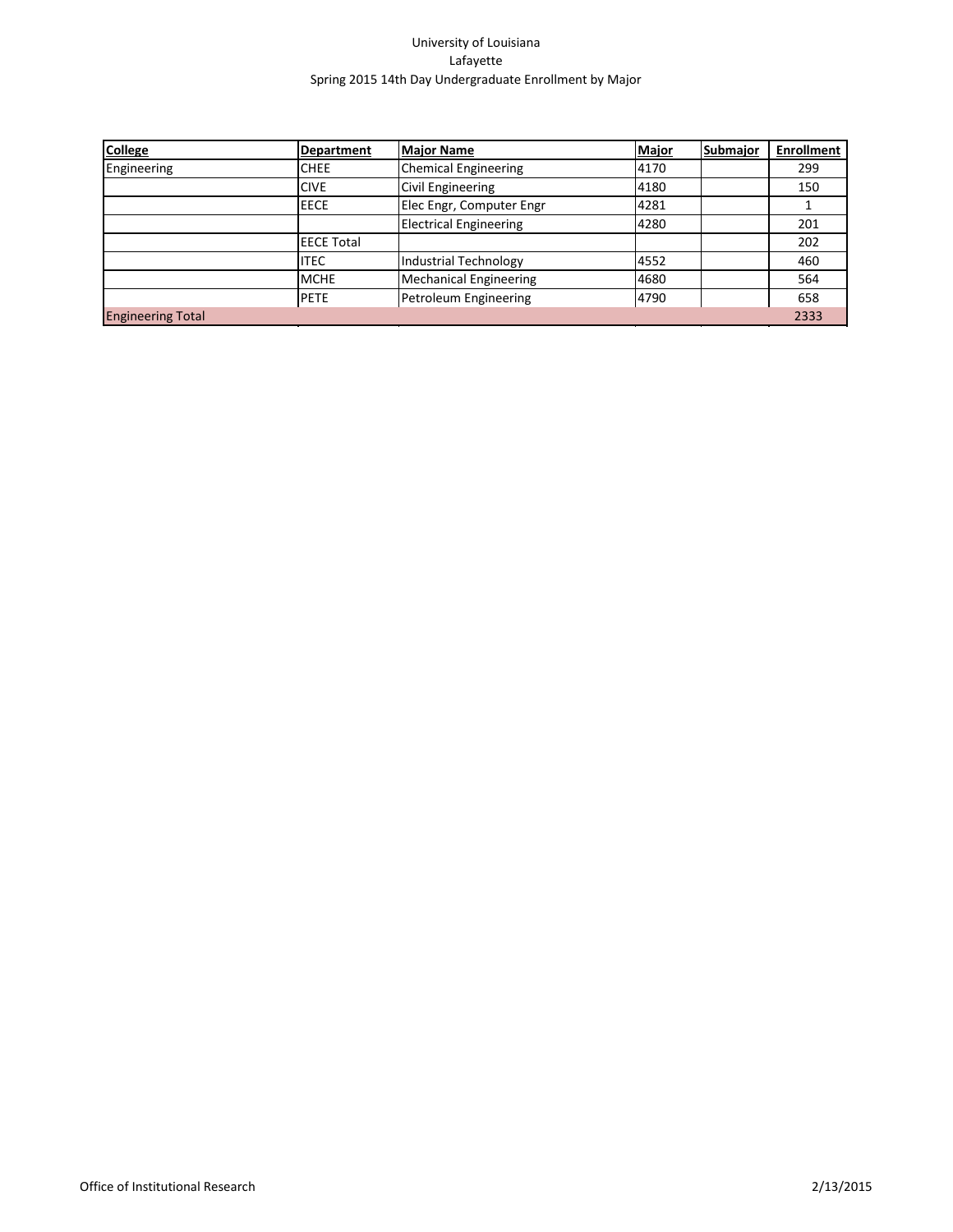| <b>College</b>            | <b>Department</b> | <b>Major Name</b>               | <b>Major</b> | Submajor | <b>Enrollment</b> |
|---------------------------|-------------------|---------------------------------|--------------|----------|-------------------|
| <b>Liberal Arts</b>       | <b>CJUS</b>       | <b>Criminal Justice</b>         | H929         |          | 282               |
|                           | <b>CMCN</b>       | <b>Mass Comm-Advertising</b>    | H962         | 01       | 52                |
|                           |                   | <b>Mass Comm-Broadcasting</b>   | H962         | 02       | 108               |
|                           |                   | Mass Comm-Journalism            | H962         | 03       | 34                |
|                           |                   | <b>Mass Communication</b>       | H962         |          | $\overline{2}$    |
|                           |                   | Organizational Communication    | H961         |          | 37                |
|                           |                   | <b>Public Relations</b>         | H965         |          | 203               |
|                           | <b>CMCN Total</b> |                                 |              |          | 436               |
|                           | CODI              | Speech Pathology and Audiology  | H963         |          | 226               |
|                           | <b>ENGL</b>       | <b>Creative Writing</b>         | H301         | 01       | 30                |
|                           |                   | English                         | H301         |          | 122               |
|                           |                   | Folklore                        | H301         | 02       | $\mathbf{1}$      |
|                           |                   | Linguistics                     | H301         | 03       | 5                 |
|                           |                   | Literature                      | H301         | 04       | 7                 |
|                           |                   | <b>Professional Writing</b>     | H301         | 05       | $\overline{7}$    |
|                           | <b>ENGL Total</b> |                                 |              |          | 172               |
|                           | <b>FORL</b>       | Francophone Studies             | H345         | 02       | 6                 |
|                           |                   | French and Francophone Studies  | H345         | 20       | 15                |
|                           |                   | <b>French Education</b>         | H345         | 11       | $\mathbf{1}$      |
|                           |                   | Modern Languages                | H345         |          | 8                 |
|                           |                   | Spanish                         | H345         | 03       | 11                |
|                           |                   | Spanish Education               | H345         | 13       | $\overline{2}$    |
|                           | <b>FORL Total</b> |                                 |              |          | 43                |
|                           | <b>HIGE</b>       | History                         | H501         |          | 79                |
|                           | LA                | Moving Image Arts               | H541         |          | 96                |
|                           |                   | <b>Undeclared Liberal Arts</b>  | H009         |          | 46                |
|                           | LA Total          |                                 |              |          | 142               |
|                           | POLS              | <b>International Relations</b>  | H921         | 02       | 31                |
|                           |                   | <b>Political Science</b>        | H921         |          | 71                |
|                           |                   | Pre-Law                         | H921         | 01       | 118               |
|                           | <b>POLS Total</b> |                                 |              |          | 220               |
|                           | <b>PSYC</b>       | Psychology                      | H870         |          | 521               |
|                           | SOCI              | Anthropology                    | H924         |          | 35                |
|                           |                   | <b>Child and Family Studies</b> | H481         |          | 139               |
|                           |                   | Sociology                       | H925         |          | 108               |
|                           | <b>SOCI Total</b> |                                 |              |          | 282               |
| <b>Liberal Arts Total</b> |                   |                                 |              |          | 2403              |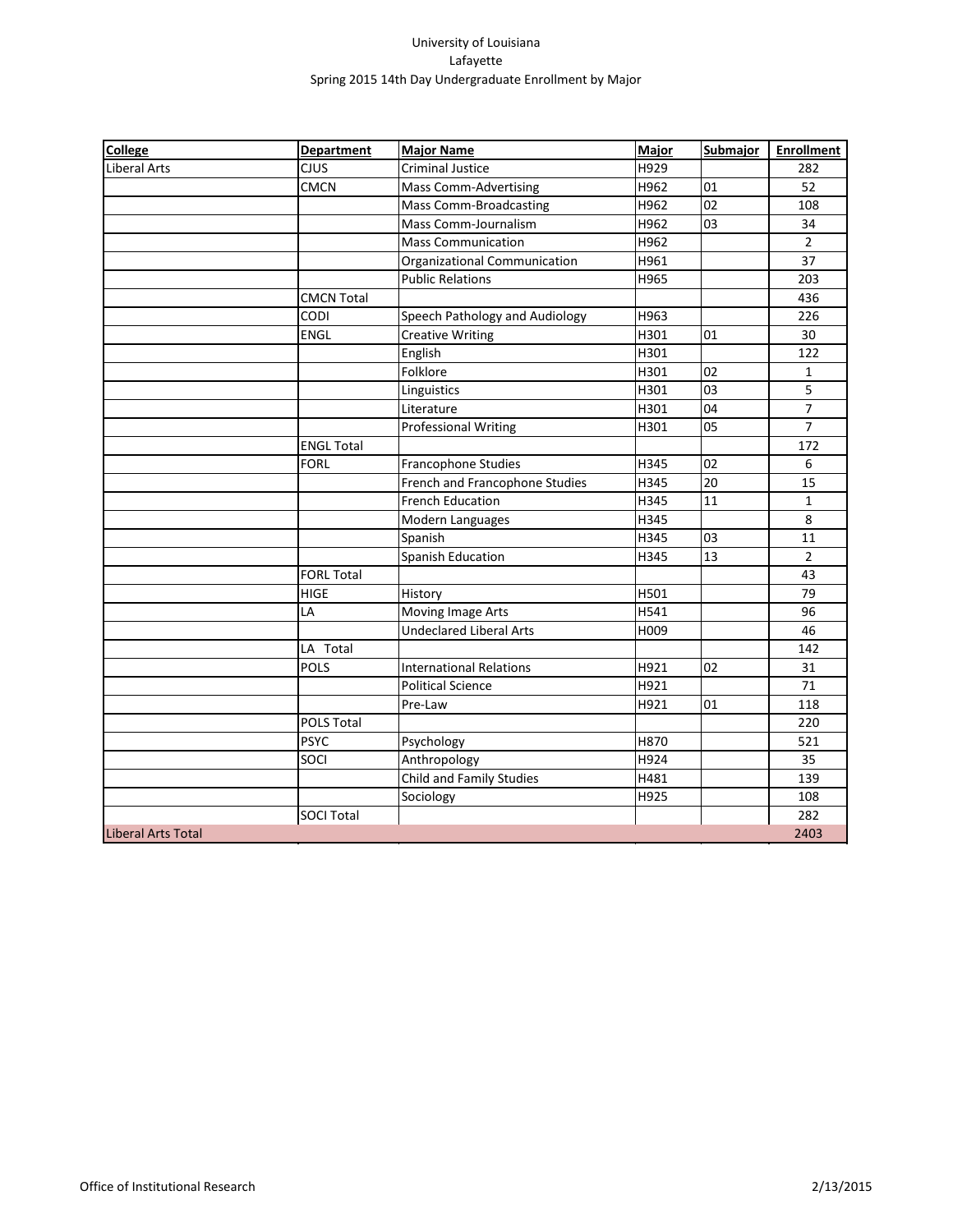| <b>College</b>                  | Department        | <b>Major Name</b>                     | Major | Submajor | <b>Enrollment</b> |
|---------------------------------|-------------------|---------------------------------------|-------|----------|-------------------|
| Nursing and Allied Health       | <b>ALHP</b>       | <b>Dietetics</b>                      | 5486  |          | 126               |
|                                 |                   | <b>Health Services Administration</b> | 5487  |          | 79                |
|                                 |                   |                                       |       | 01       | 5                 |
|                                 |                   | Pre-Dental Hygiene                    | 5773  |          | 57                |
|                                 | <b>ALHP Total</b> |                                       |       |          | 267               |
|                                 | <b>BSN</b>        | <b>Nursing</b>                        | 5770  |          | 844               |
|                                 |                   | Online Nursing RN to BSN              | 5770  | 03       | 695               |
|                                 | <b>BSN Total</b>  |                                       |       |          | 1539              |
|                                 | <b>HIM</b>        | <b>Health Information Management</b>  | 5728  |          | 124               |
| Nursing and Allied Health Total |                   |                                       |       |          | 1930              |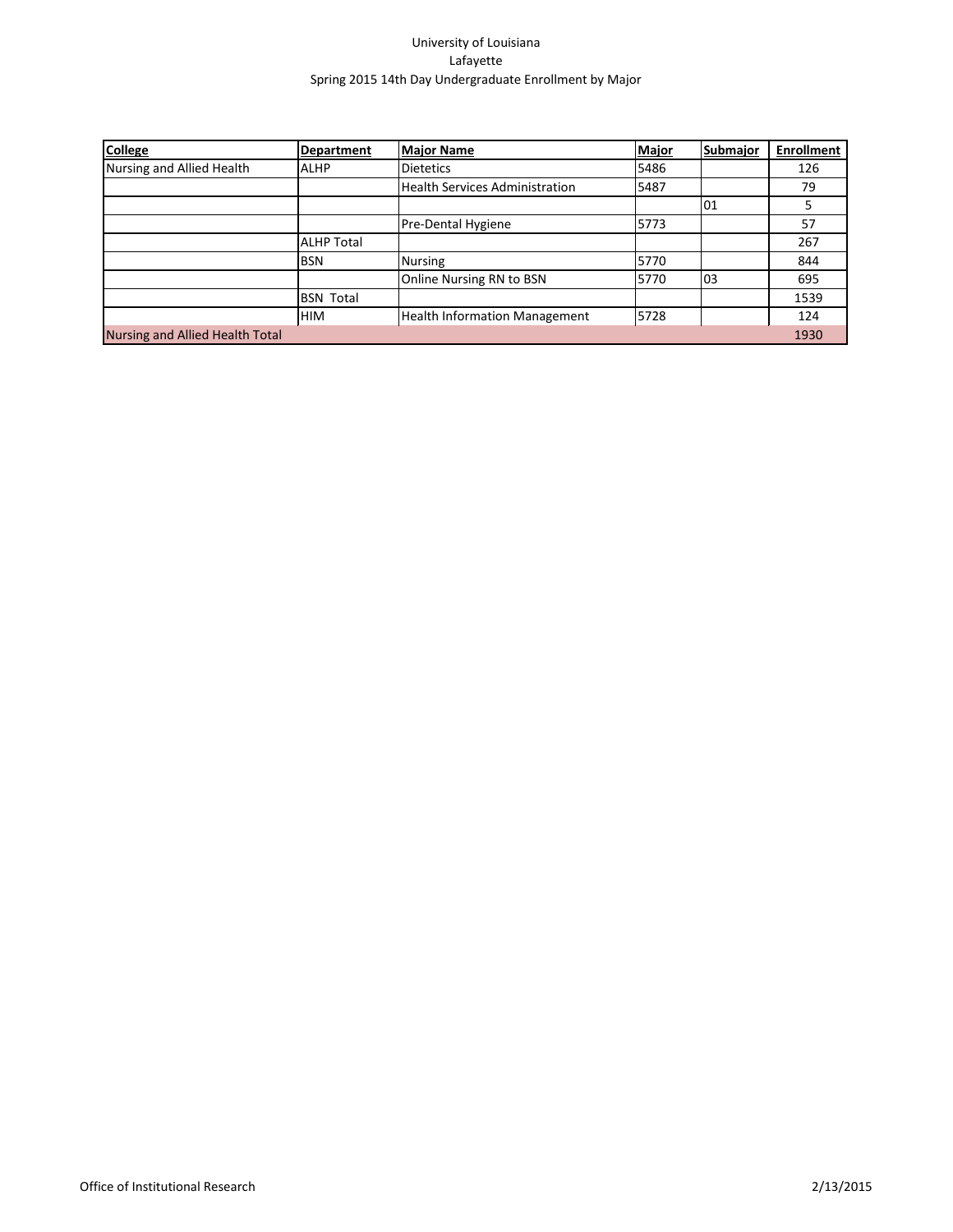| <b>College</b>        | <b>Department</b> | <b>Major Name</b>                   | <b>Major</b> | Submajor        | <b>Enrollment</b> |
|-----------------------|-------------------|-------------------------------------|--------------|-----------------|-------------------|
| <b>Sciences</b>       | <b>BIOL</b>       | Bio Resources / Diversity           | S117         | 10              | 21                |
|                       |                   | Biology                             | S117         |                 | 578               |
|                       |                   | Micro Biology                       | S117         | 20              | 24                |
|                       |                   | Microbiology                        | S721         |                 | $\mathbf{1}$      |
|                       |                   | Pre Vet Two Year Transfer           | S064         |                 | 19                |
|                       |                   | Pre-Med Tech, Transfer Program      | S727         |                 | 3                 |
|                       |                   | Resource Biology/Biodiversity       | S118         |                 | $\overline{2}$    |
|                       | <b>BIOL Total</b> |                                     |              |                 | 648               |
|                       | <b>CHEM</b>       | Chemistry                           | S161         |                 | 60                |
|                       |                   | Pre-Pharmacy Two Year Transfer      | S162         |                 | 70                |
|                       | <b>CHEM Total</b> |                                     |              |                 | 130               |
|                       | <b>CMIX</b>       | <b>Business Informatics</b>         | S300         | 01              | 61                |
|                       |                   | Digital Media Technology            | S300         | 03              | 19                |
|                       |                   | <b>Health Informatics</b>           | S300         | 02              | 9                 |
|                       |                   | Individualized Informatics          | S300         | 06              | $\mathbf{1}$      |
|                       |                   | <b>Systems Administration</b>       | S300         | 04              | 42                |
|                       |                   | Web Design                          | S300         | $\overline{05}$ | 18                |
|                       | <b>CMIX Total</b> |                                     |              |                 | 150               |
|                       | <b>CMPS</b>       | <b>Computer Science</b>             | S191         |                 | 208               |
|                       |                   | CSci, Cognitive Science             | S191         | 01              | 9                 |
|                       |                   | CSci, Computer Engineering          | S191         | 02              | 16                |
|                       |                   | <b>CSci, Information Technology</b> | S191         | 03              | 12                |
|                       |                   | CSci, Scientific Computing          | S191         | 04              | 10                |
|                       |                   | CSci, Video Game Design & Dev       | S191         | $\overline{05}$ | 54                |
|                       | <b>CMPS Total</b> |                                     |              |                 | 309               |
|                       | <b>GEOL</b>       | Geology                             | S410         |                 | 90                |
|                       | <b>GEOS</b>       | Digital Geography                   | S200         | 03              | 6                 |
|                       |                   | <b>Environmental Quality</b>        | S200         | 02              | 33                |
|                       |                   | <b>Environmental Science</b>        | S200         |                 | $\mathbf{1}$      |
|                       |                   | Soil and Water Conservation         | S200         | 01              | 15                |
|                       | <b>GEOS Total</b> |                                     |              |                 | 55                |
|                       | <b>MATH</b>       | Mathematics                         | S671         |                 | 43                |
|                       | <b>PHYS</b>       | Physics                             | <b>S830</b>  |                 | 25                |
|                       | <b>RRES</b>       | Agribusiness, Concentration         | <b>S128</b>  | 01              | $\mathbf{1}$      |
|                       |                   | Environmental & Sustainable Re      | S034         |                 | $\mathbf{1}$      |
|                       |                   | Plant Science, Concentration        | <b>S128</b>  | 03              | $\mathbf{1}$      |
|                       | <b>RRES Total</b> |                                     |              |                 | 3                 |
|                       | SI                | <b>Undeclared Science</b>           | S009         |                 | 30                |
| <b>Sciences Total</b> |                   |                                     |              |                 | 1483              |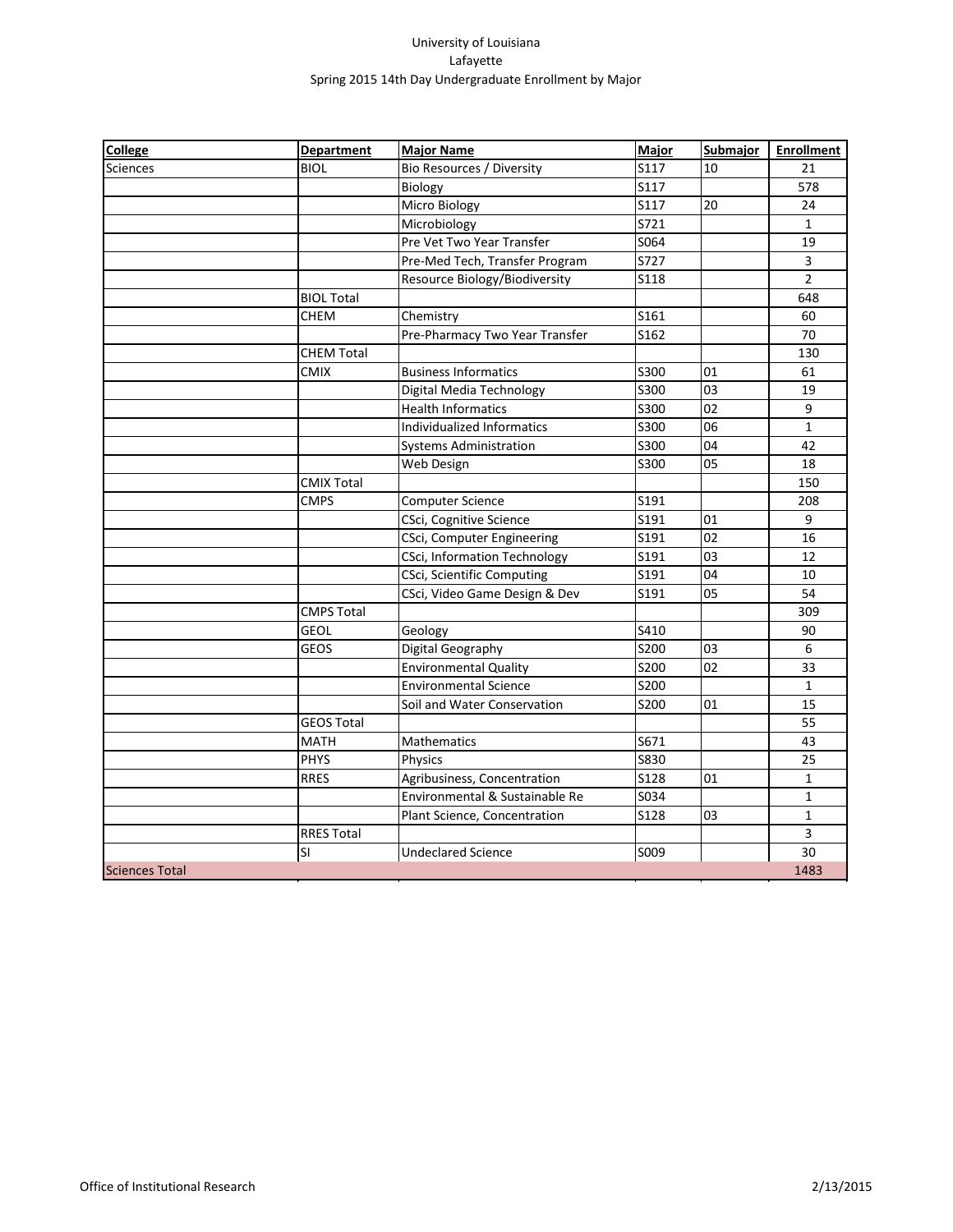| <b>College</b>                  | <b>Department</b> | <b>Major Name</b>             | Major | <b>Submajor</b> | <b>Enrollment</b> |
|---------------------------------|-------------------|-------------------------------|-------|-----------------|-------------------|
| <b>University College</b>       | <b>UCOL</b>       | Gen Studies, Applied Sciences | G005  |                 | 158               |
|                                 |                   | Gen Studies, Arts and Human   | G001  |                 | 200               |
|                                 |                   | Gen Studies, Behavioral Sci   | G003  |                 | 220               |
|                                 |                   | Gen Studies, Natural Sciences | G002  |                 | q                 |
|                                 |                   | General Studies, Interim      | G000  |                 | 19                |
|                                 | lUCOL Total       |                               |       |                 | 606               |
| <b>University College Total</b> |                   |                               |       |                 | 606               |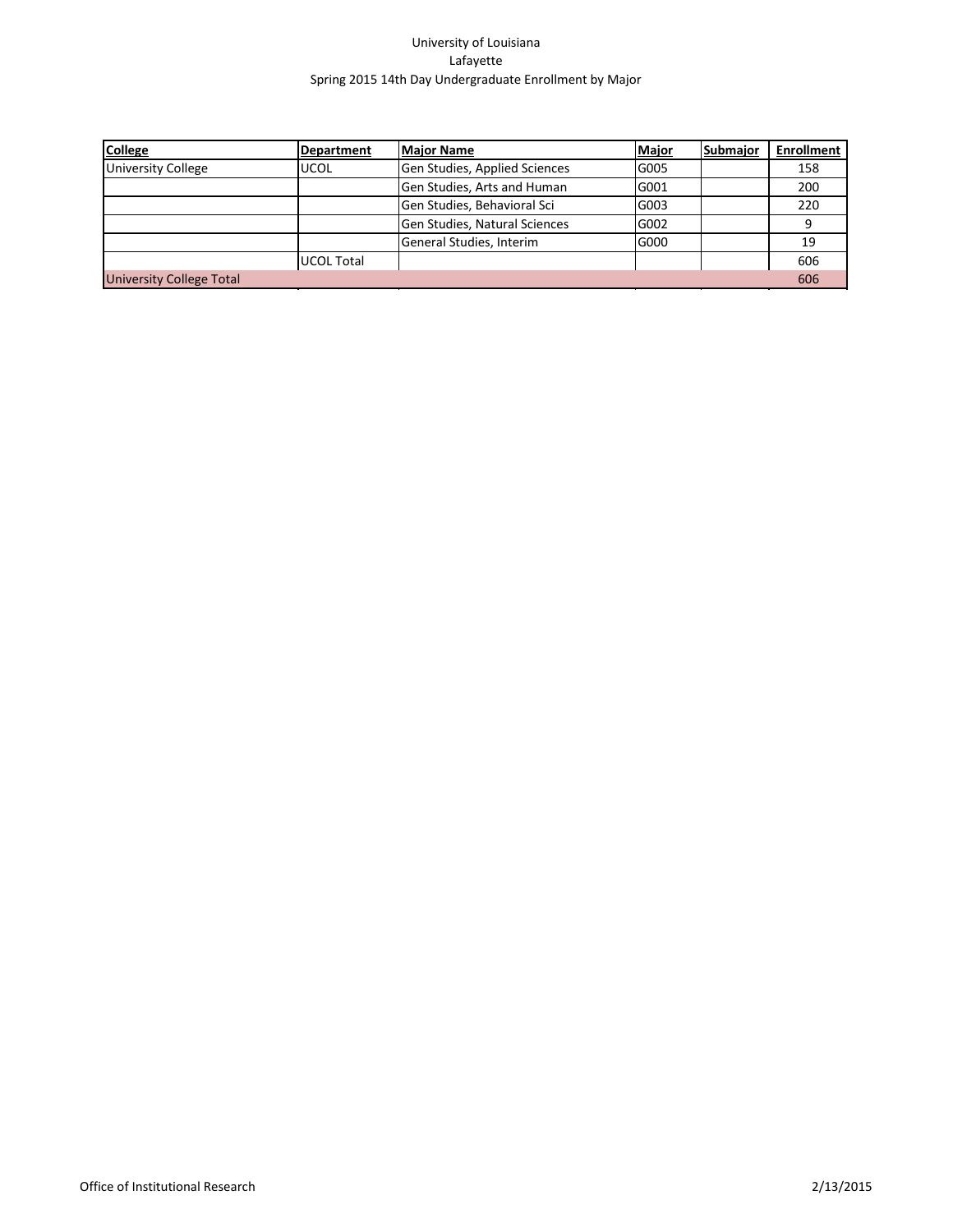| <b>College</b>                     | <b>Department</b> | <b>Major Name</b>             | Major | Submajor | <b>Enrollment</b> |
|------------------------------------|-------------------|-------------------------------|-------|----------|-------------------|
| <b>University Connection</b>       | <b>UCON</b>       | Doors Program                 | 7008  |          | 33                |
|                                    |                   | High School - Dual Enrollment | 7012  |          | 690               |
|                                    |                   | Non-ULL Cross Enrollment      | 7100  |          | 14                |
|                                    |                   | Post Baccalaureate            | 7001  |          | 82                |
|                                    |                   | Special Non Degree Undergrad  | 7000  |          | 13                |
|                                    |                   | University Life               | 7510  |          |                   |
|                                    | lUCON Total       |                               |       |          | 836               |
| <b>University Connection Total</b> |                   |                               |       |          | 836               |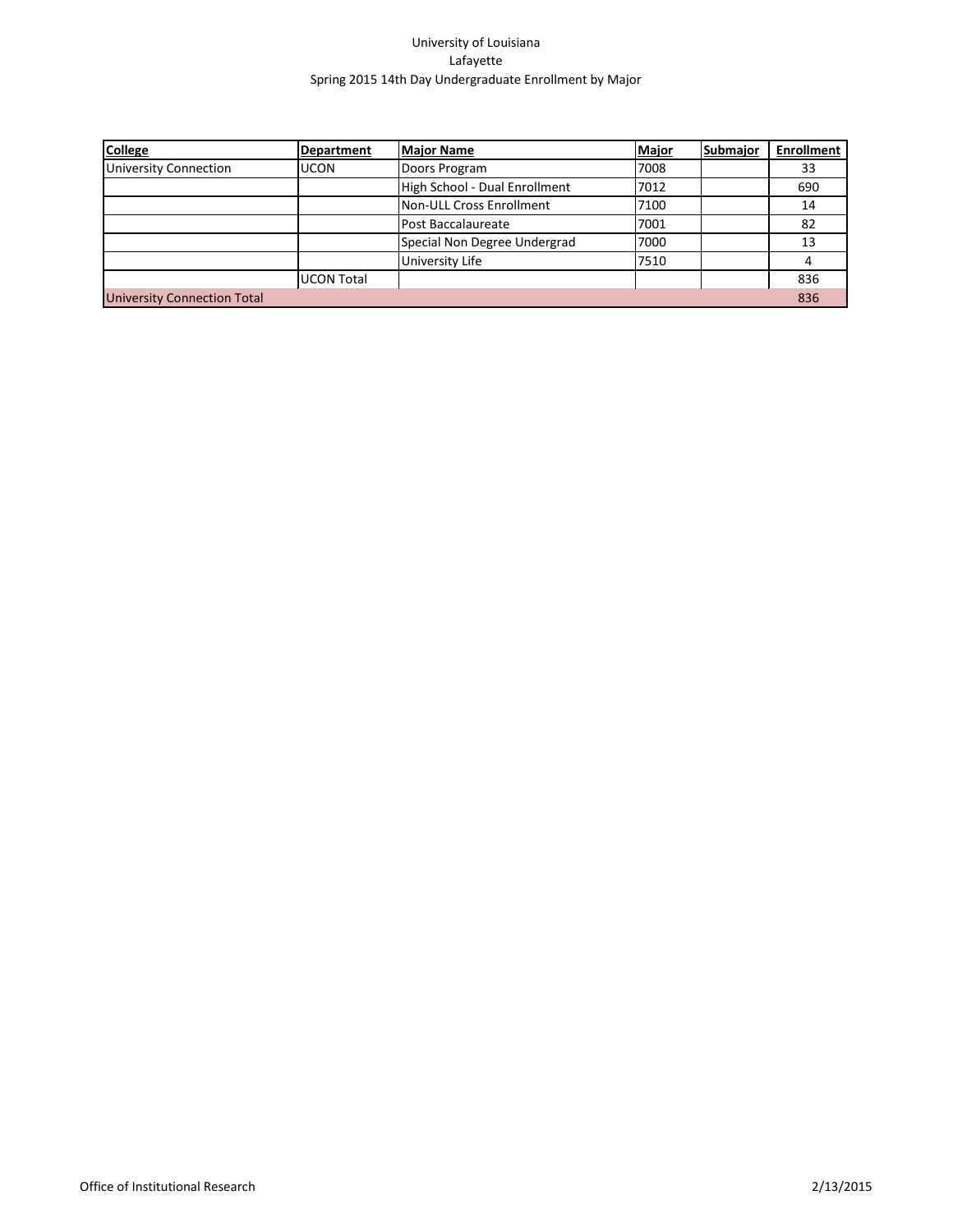| <b>College</b>        | Department       | <b>Major Name</b>                  | Major | Submajor | <b>Enrollment</b> |
|-----------------------|------------------|------------------------------------|-------|----------|-------------------|
| <b>Business</b>       | <b>ACCT</b>      | Accounting                         | 812A  |          |                   |
|                       | MBA              | <b>IGC Business Administration</b> | 8123  |          |                   |
|                       |                  | Health Care Administration         | 8121  |          | 23                |
|                       |                  | Masters of Business Admin          | 8120  |          | 132               |
|                       | <b>MBA Total</b> |                                    |       |          | 158               |
| <b>Business Total</b> |                  |                                    |       |          | 164               |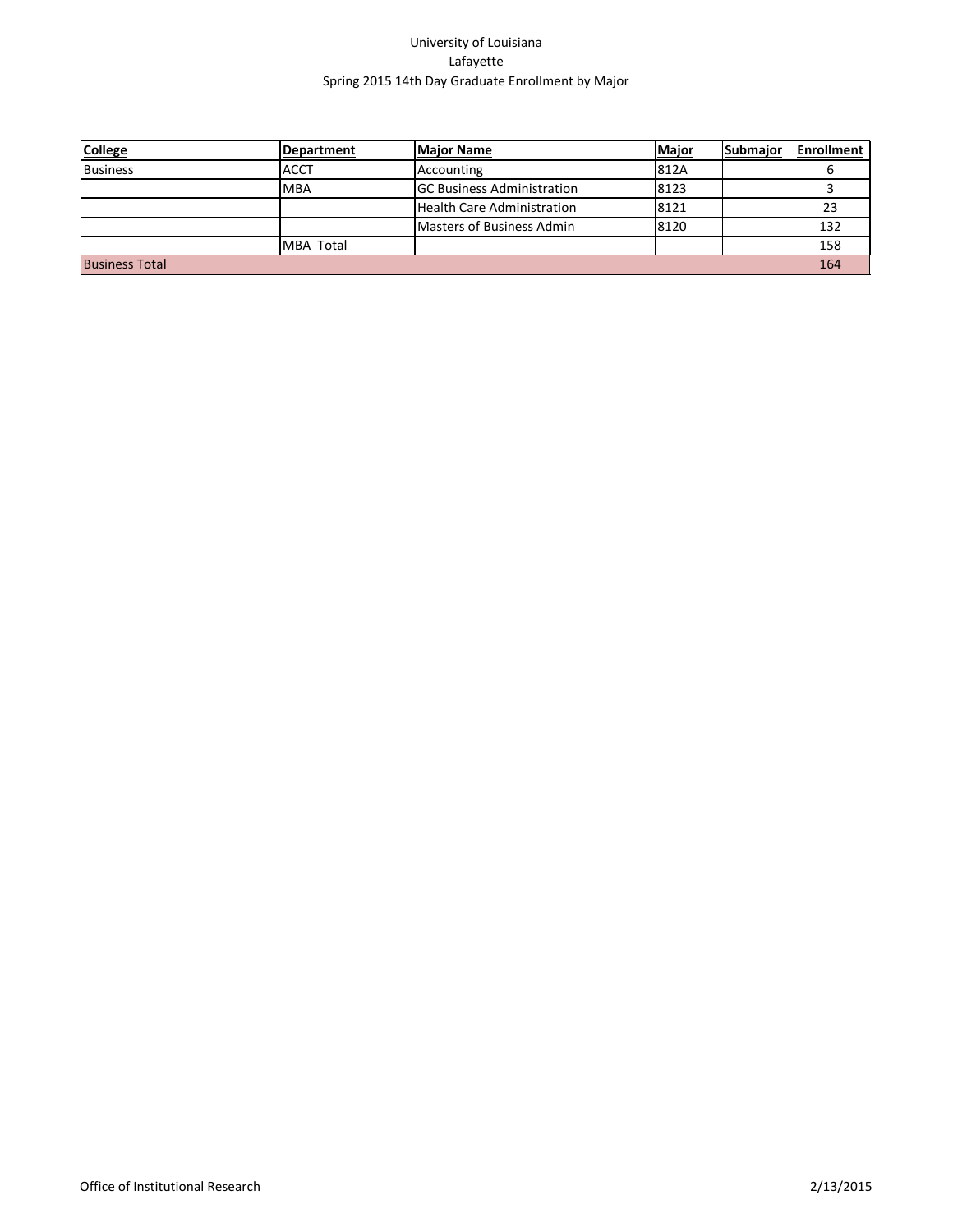| <b>College</b> | <b>Department</b> | <b>Maior Name</b> | Major | <b>Submaior</b> | <b>Enrollment</b> |
|----------------|-------------------|-------------------|-------|-----------------|-------------------|
| the Arts       | ARCH              | Architecture      | 8085  |                 | 20                |
|                | <b>MUS</b>        | Music             | 8746  |                 |                   |
| the Arts Total |                   |                   |       |                 |                   |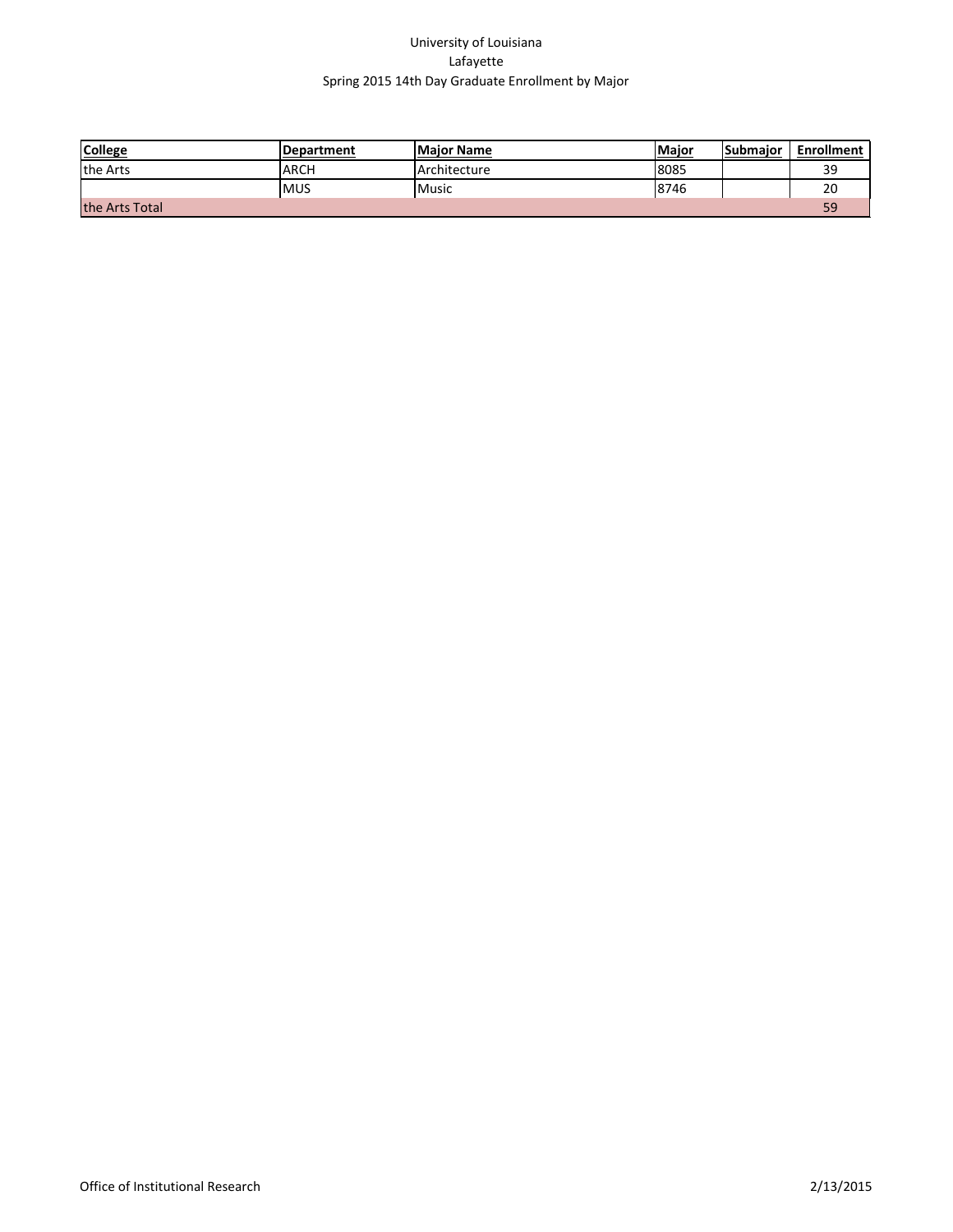| <b>College</b>         | <b>Department</b> | <b>Major Name</b>                    | <b>Major</b> | Submajor | <b>Enrollment</b> |
|------------------------|-------------------|--------------------------------------|--------------|----------|-------------------|
| Education              | <b>COUE</b>       | <b>Counselor Education</b>           | 8010         |          | 75                |
|                        | <b>EDCI</b>       | Curriculum and Instruction           | 8377         |          | 4                 |
|                        |                   | ELEM ED & SPEC ED M/MOD GR 1-5       | 8370         |          | 9                 |
|                        |                   | <b>Gifted Education</b>              | 8378         |          | 9                 |
|                        |                   | Instructional Coach                  | 837A         |          | 8                 |
|                        |                   | <b>OL Curriculum and Instruction</b> | 8377         | lol      | 12                |
|                        |                   | SCND ED & SPEC ED M/MOD GR6-12       | 8379         |          | 10                |
|                        | <b>EDCI Total</b> |                                      |              |          | 52                |
|                        | <b>EDFL</b>       | <b>Educational Leadership</b>        | 8387         |          | 10                |
|                        |                   | Educational Leadership Ed.D.         | 8389         |          | 92                |
|                        |                   | <b>Higher Education Admin EdD</b>    | 8390         |          | 15                |
|                        | <b>EDFL Total</b> |                                      |              |          | 117               |
|                        | <b>KNES</b>       | Kinesiology Master's Degree          | 8360         |          | 39                |
| <b>Education Total</b> |                   |                                      |              |          | 283               |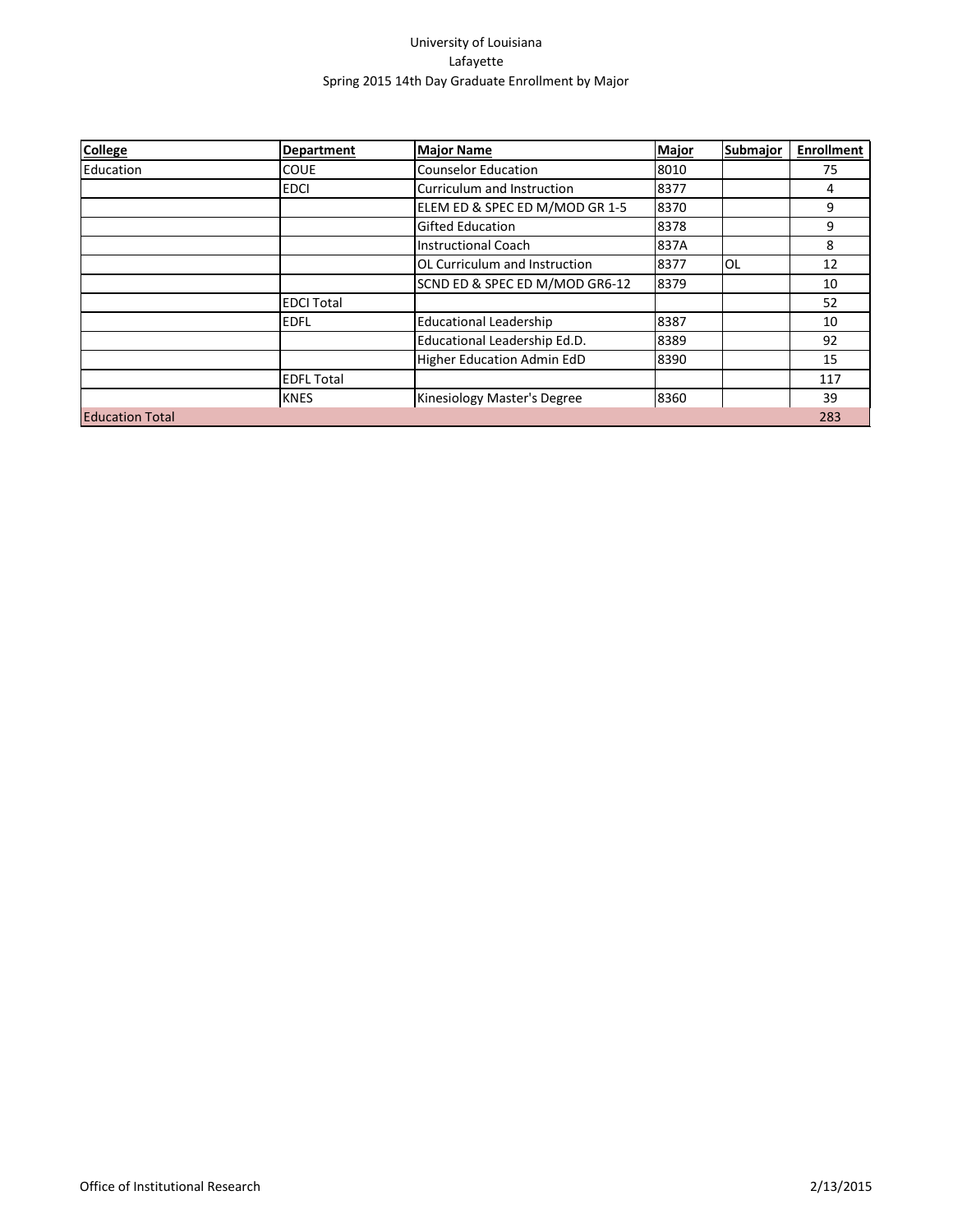| <b>College</b>           | <b>Department</b> | <b>Major Name</b>                 | <b>Major</b> | <b>Submajor</b> | <b>Enrollment</b> |
|--------------------------|-------------------|-----------------------------------|--------------|-----------------|-------------------|
| Engineering              | <b>CHEE</b>       | <b>Chemical Engineering MSE</b>   | 8173         |                 | 9                 |
|                          | <b>CIVE</b>       | <b>Civil Engineering MSE</b>      | 8183         |                 | 13                |
|                          |                   | Engineering, Civil Option         | 8182         |                 | 1                 |
|                          | <b>CIVE Total</b> |                                   |              |                 | 14                |
|                          | <b>EECE</b>       | <b>Computer Engineering</b>       | 8283         |                 | 8                 |
|                          |                   |                                   | 8289         |                 | 23                |
|                          |                   | <b>Electrical MSE</b>             | 8285         |                 | 21                |
|                          | <b>EECE Total</b> |                                   |              |                 | 52                |
|                          | <b>ENGR</b>       | Ph.D. Systems Engineering CHEM    | 8174         |                 | 6                 |
|                          |                   | Ph.D. Systems Engineering CIVE    | 8184         |                 | 5                 |
|                          |                   | Ph.D. Systems Engineering ELEE    | 8286         |                 | 6                 |
|                          |                   | Ph.D. Systems Engineering MCHE    | 8684         |                 | 5                 |
|                          |                   | Ph.D. Systems Engineering PETE    | 8794         |                 | 9                 |
|                          | <b>ENGR Total</b> |                                   |              |                 | 31                |
|                          | <b>ITEC</b>       | <b>Systems Technology</b>         | 8323         |                 | 13                |
|                          | <b>MCHE</b>       | <b>Mechanical Engineering MSE</b> | 8683         |                 | 12                |
|                          | <b>PETE</b>       | Petroleum Engineering MSE         | 8793         |                 | 53                |
| <b>Engineering Total</b> |                   |                                   |              |                 | 184               |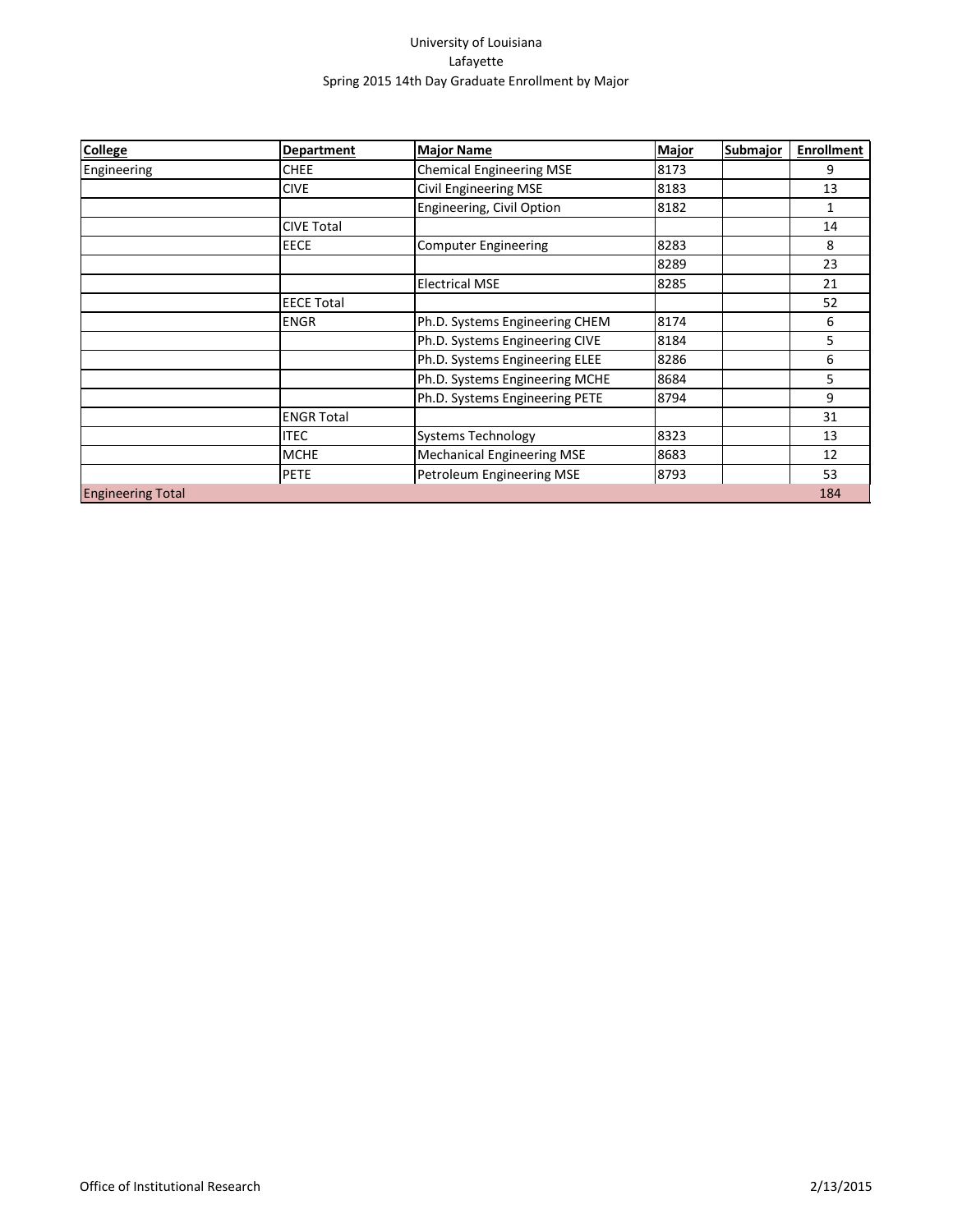| <b>College</b>               | Department | <b>Major Name</b>           | Major | Submajor | Enrollment |
|------------------------------|------------|-----------------------------|-------|----------|------------|
| <b>Graduate School</b>       | GR         | <b>Entree Program</b>       | 8001  |          | 20         |
|                              |            | Masters Plus 30             | 8008  |          |            |
|                              |            | Special Non Degree Graduate | 8000  |          |            |
|                              | IGR Total  |                             |       |          | 62         |
| <b>Graduate School Total</b> |            |                             |       |          | 62         |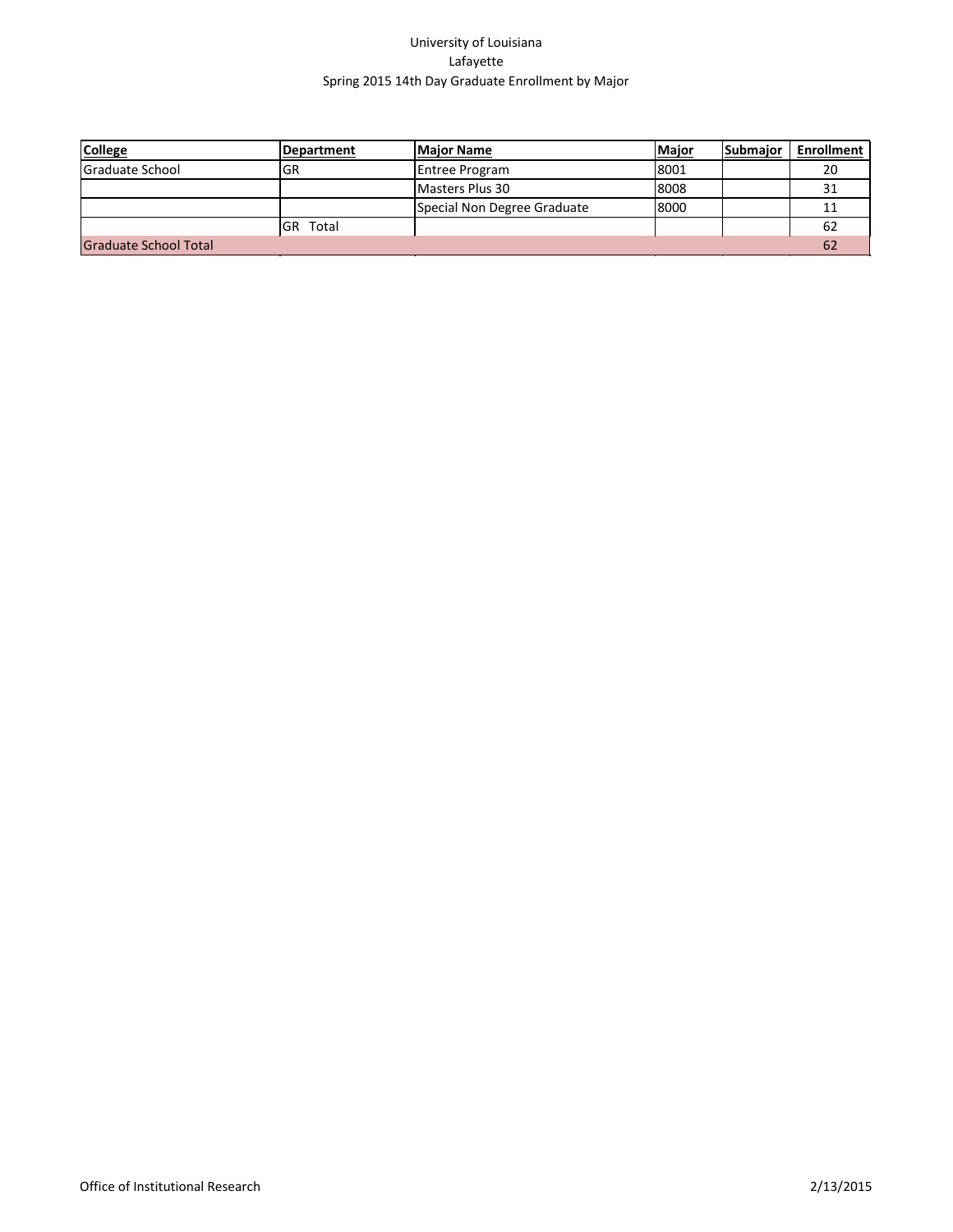| <b>College</b>            | <b>Department</b> | <b>Major Name</b>               | <b>Major</b> | <b>Submajor</b> | <b>Enrollment</b> |
|---------------------------|-------------------|---------------------------------|--------------|-----------------|-------------------|
| Liberal Arts              | <b>CJUS</b>       | <b>Masters Criminal Justice</b> | 8929         |                 | 11                |
|                           | <b>CMCN</b>       | Communication                   | 8961         |                 | 35                |
|                           | <b>CODI</b>       | Appl Language & Speech Science  | 8969         |                 | 26                |
|                           |                   | Speech Pathology/Audiology      | 8963         |                 | 64                |
|                           | <b>CODI Total</b> |                                 |              |                 | 90                |
|                           | <b>ENGL</b>       | English                         | 8301         |                 | 26                |
|                           |                   |                                 | 8306         |                 | 72                |
|                           |                   | TCH Engl to Spkr of other Lang  | 8320         |                 | 5                 |
|                           | <b>ENGL Total</b> |                                 |              |                 | 103               |
|                           | <b>FORL</b>       | Francophone Studies             | 8349         |                 | 12                |
|                           |                   | French                          | 8341         |                 | 4                 |
|                           | <b>FORL Total</b> |                                 |              |                 | 16                |
|                           | <b>HIGE</b>       | History                         | 8501         |                 | 30                |
|                           | <b>PSYC</b>       | Applied Psychology              | 8872         | 10              | 13                |
|                           |                   | <b>Experimental Psychology</b>  | 8872         | 20              | 6                 |
|                           |                   | Psychology                      | 8872         |                 | 19                |
|                           | <b>PSYC Total</b> |                                 |              |                 | 38                |
| <b>Liberal Arts Total</b> |                   |                                 |              |                 | 323               |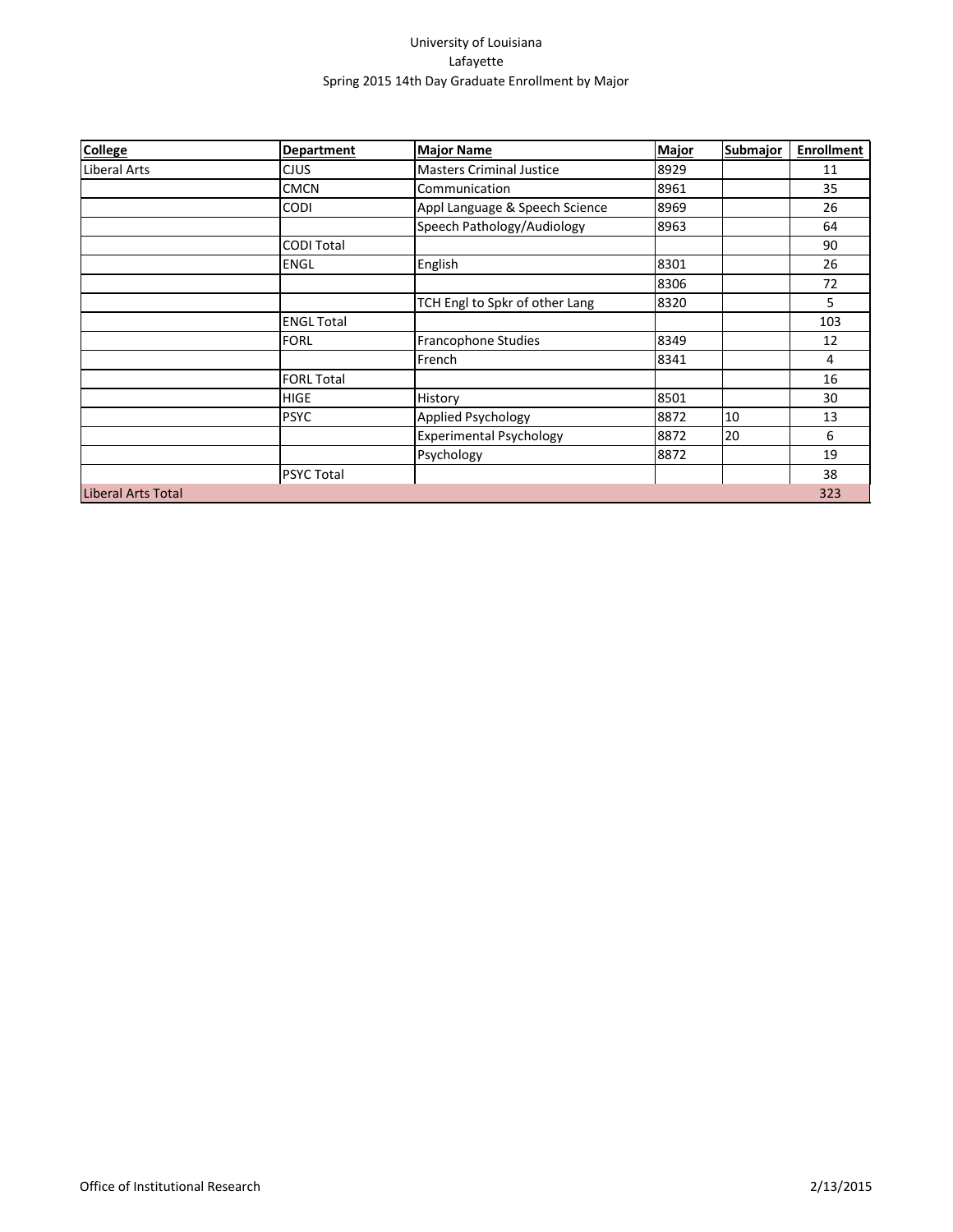| <b>College</b>                  | <b>Department</b> | <b>Major Name</b>                | Major | Submajor | <b>Enrollment</b> |
|---------------------------------|-------------------|----------------------------------|-------|----------|-------------------|
| Nursing and Allied Health       | lmsn              | Doctor of Nursing Practice       | 877C  |          |                   |
|                                 |                   | <b>Family Nurse Practitioner</b> | 8778  |          | 123               |
|                                 |                   | Fmly Psyc/MNTL Hith Nurse Prac   | 1877A |          |                   |
|                                 |                   | MSN Nurse Administrator          | 8776  |          |                   |
|                                 |                   | <b>IMSN Nurse Educator</b>       | 8777  |          |                   |
|                                 | <b>MSN Total</b>  |                                  |       |          | 148               |
| Nursing and Allied Health Total |                   |                                  |       |          | 148               |